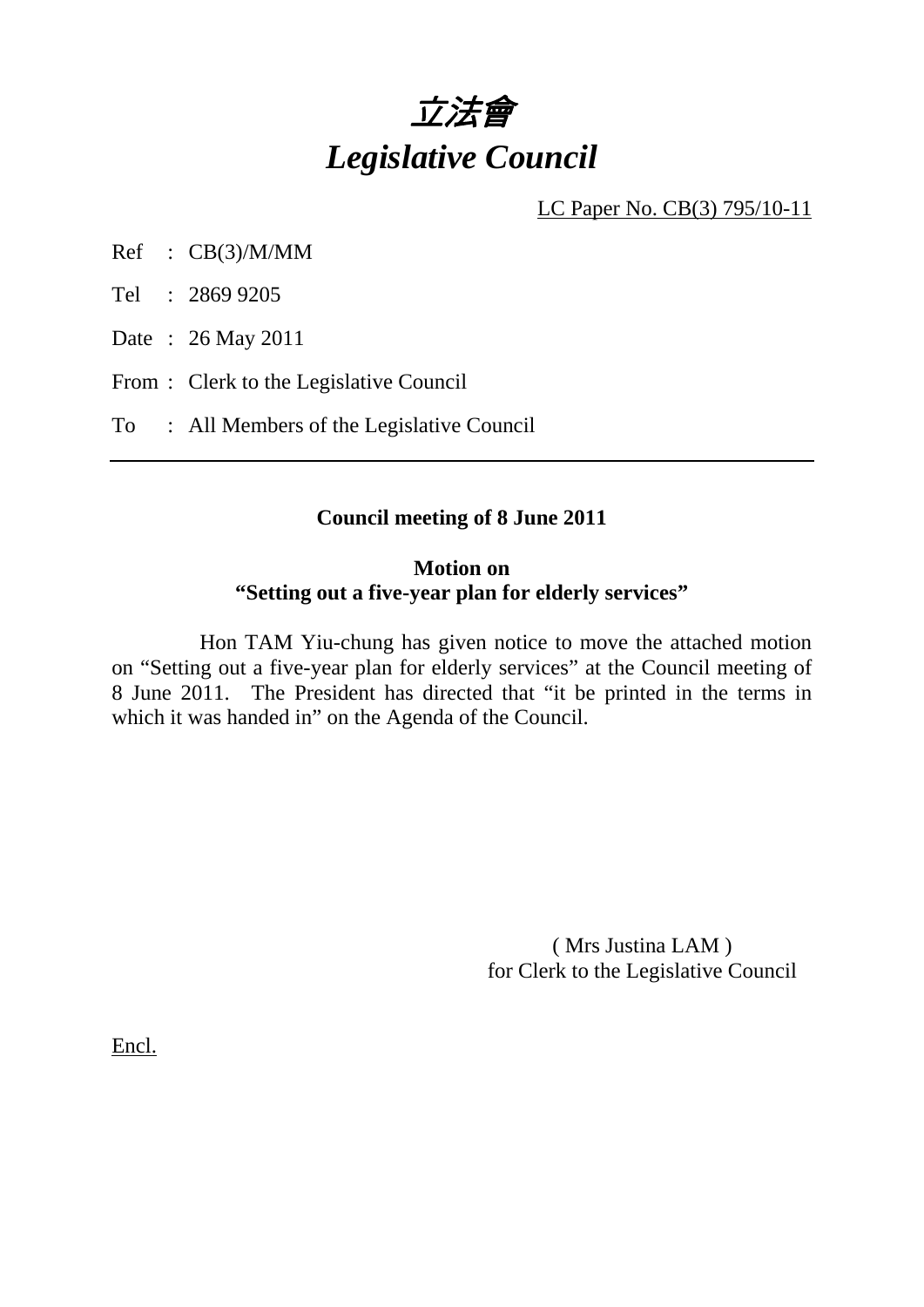## (Translation)

# **Motion on "Setting out a five-year plan for elderly services" to be moved by Hon TAM Yiu-chung at the Legislative Council meeting of Wednesday, 8 June 2011**

### **Wording of the Motion**

That, given that the trend of the ageing of the society in Hong Kong is accelerating, this Council urges the Government to plan in full speed and formulate as early as possible a more comprehensive elderly policy, and also set out a five-year plan for elderly services, so as to set specific development objectives and pledges for elderly services every five years, with a view to rectifying the serious problems of imbalance between supply of and demand for services, a large number of persons waiting for services and prolonged waiting time, as well as strengthening the care for the needs of elderly persons' living, and vigorously improving people's livelihood; the relevant measures should include:

- (a) to establish a five-year plan and service pledges in respect of residential care services for the elderly and community care for the elderly, and strive to increase the number of residential care places for the elderly and community care places for the elderly; to review the Standardized Care Need Assessment Mechanism for Elderly Services; to provide elderly services subsidies for elderly persons by making reference to the mode of the existing education voucher scheme; and to enhance complementary measures for the elderly policy of 'ageing in place';
- (b) to abolish the absence limit in respect of application for Old Age Allowance ('OAA') to enable elderly persons to spend their twilight years on the Mainland without worries, and allow elderly recipients of Disability Allowance to also receive OAA, so as to improve their living;
- (c) to intensify the policy of portable elderly welfare benefits; to provide allowances to elderly persons who return to their hometowns to live, enabling those elderly persons who choose to spend their twilight years in their hometowns to receive a monthly living supplement; to proactively study in conjunction with the relevant Mainland departments the introduction of medical insurance schemes for Hong Kong elderly persons living on the Mainland, and consider collaborating with the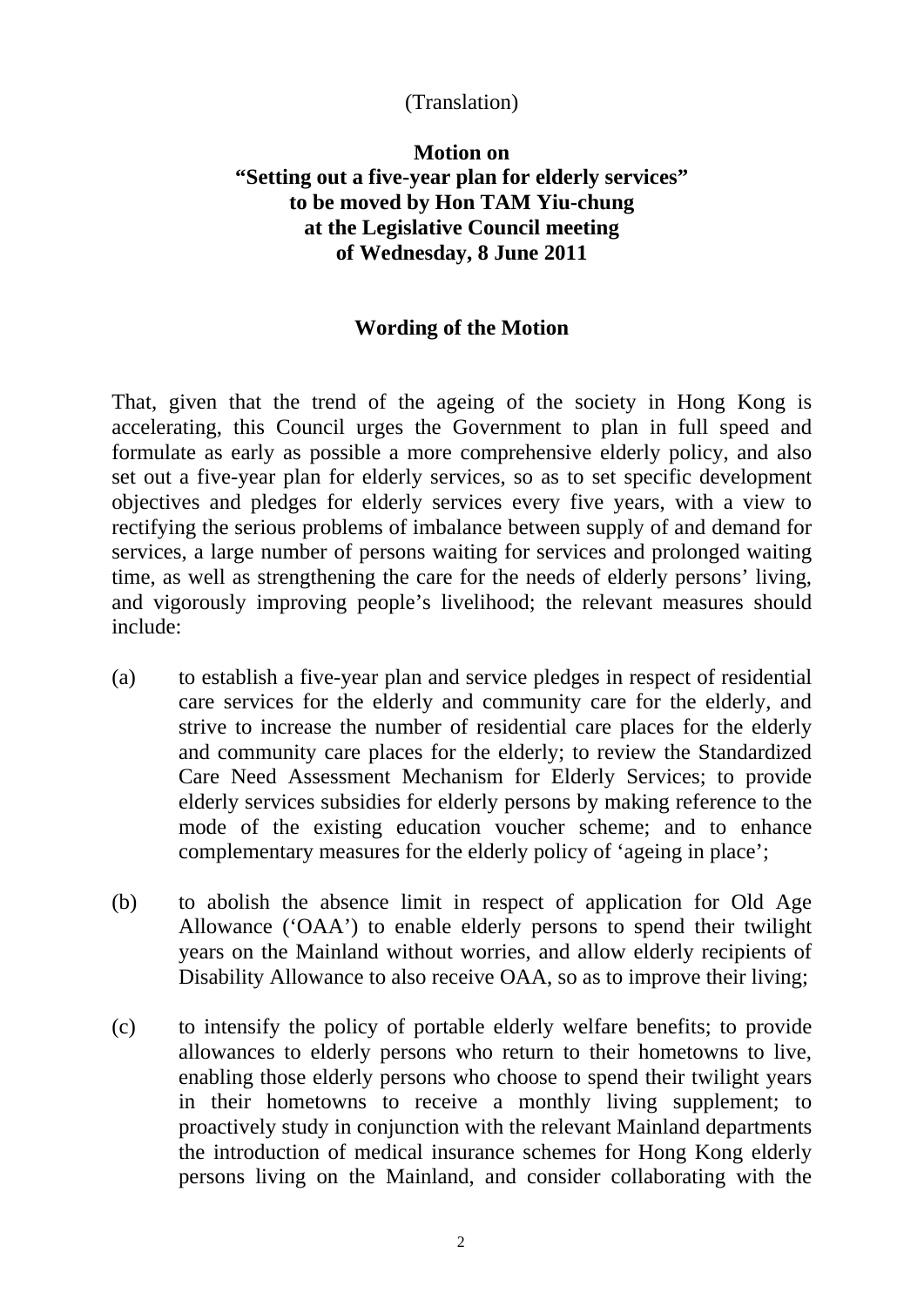Mainland to run hospitals or provide out-patient services, so as to serve the Hong Kong people living on the Mainland;

- (d) to propose the introduction of an entirely new 'elderly maintenance grant scheme' in addition to OAA and Comprehensive Social Security Assistance ('CSSA') Scheme, so as to provide financial assistance to elderly persons who are not eligible for applying CSSA to help them improve their living;
- (e) to increase the amount of Elderly Healthcare Vouchers to \$1,000, lower the age requirement to 65, streamline administrative arrangements, and encourage the participation of more doctors; and to relax the elderly drug subsidization policy;
- (f) to expedite resource allocation from the Community Care Fund for providing tooth filling and restoration allowances to the elderly, and strengthen elderly dental care services, including the establishment of dental clinics in the 18 districts, introduction of elderly dental care services and opening public dental clinics for elderly persons' use, etc.;
- (g) to expedite the establishment of public Chinese medicine clinics in the 18 districts, and establish additional elderly health centres and increase their membership;
- (h) to devote resources to strengthen occupational training related to the elderly care service industries, so as to increase manpower for elderly services and care and enhance practitioners' professional knowledge and quality;
- (i) to formulate a comprehensive and long-term elderly housing policy, examine afresh the current land planning for earmarking sites for elderly housing purposes, proactively study the introduction of the 'mixed use development' concept in private and public housing, and design a residence model which integrates elderly housing and complementary facilities;
- (j) to expedite the implementation of a 'mortgage scheme for the elderly' (i.e. 'reverse mortgage'), so as to assist elderly persons with private properties in enhancing their finances and improving living environment and lives in twilight years, and launch a scheme on 'making use of residential properties to provide for the twilight years of the elderly' for elderly property owners who have no means of living and do not have any children;